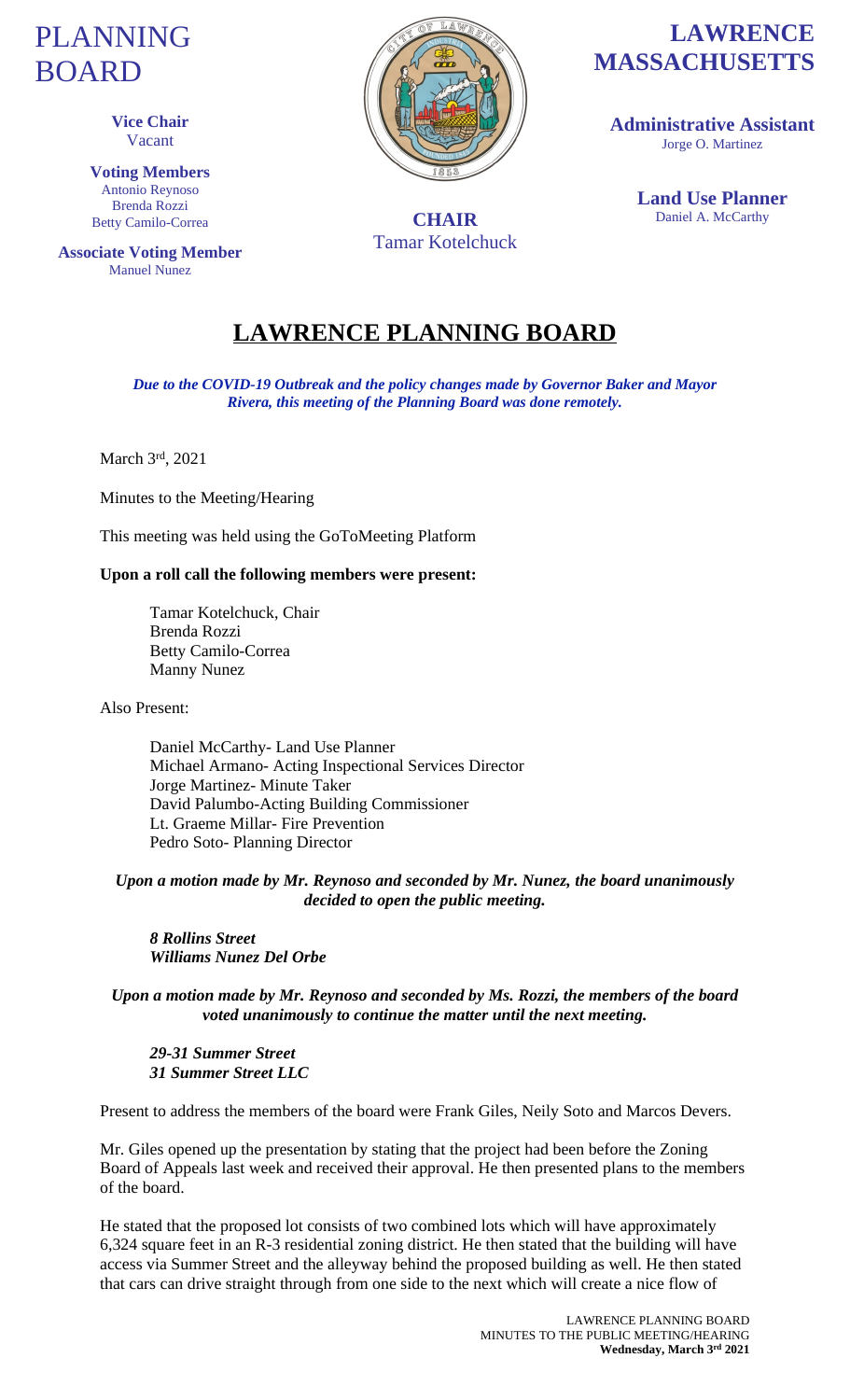traffic. He added that this will also alleviate any traffic congestion. He then added that a threefamily home is proposed and each unit will be approximately 18 feet wide. He added that the driveway on the right is a result of the 18 foot with and the left side has a four foot setback as well. He added that the building on the left has a 16 foot setback from the proposed building and the building on the right has a 14 foot setback from the other buildings.

Ms. Soto then stated that the home will be a constructed townhouse style. She added that they will be sold individually and will be owner occupied. She then showed images of the rear of the building to the members of the board and stated that there are three garages with an egress in the rear. She then stated that there is also a utility room on the same level as the garage and also a playroom or home office or some sort of additional space that can be utilized to supplement the home. She then stated that the plans were changed a bit and that she feels this building will fit the current situation and environment that the city is in right now. She then stated that you would be able to success the second floor from the first floor.

Ms. Soto then added that the units are all open concept and the walkway leads to a living area and dining area. She then stated that on the same level are a half bathroom, kitchen and closet. She then stated that the other side is where the egress to the floor where the bedrooms are. She added that there are two windows and the group is willing to make any changes that will provide more natural lights into the kitchen area. She then stated that she is trying to work with the space that is currently provided. She then stated that the third floor will contain three bedrooms, two on the sides and one in the center. She then stated that a hallway will connect the three bedrooms to one common bathroom on the same floor.

Ms. Kotelchuck then asked how large the units would be. Mr. Giles stated that there is about 1,500 square feet of living space.

Ms. Camilo-Correa then asked if the homes would be on separate deeds or if they would be combined and sold together. Ms. Soto indicated that they will be sold separately. Ms. Kotelchuck then asked if the homes would be affordable. Ms. Soto stated that they would be market rate.

Ms. Kotelchuck then asked what the pricing would look like. Ms. Soto indicated that \$289,000 would be the starting price point, but the market is indicating a price point of \$320,000.

Ms. Camilo-Correa then asked how much greenspace and yard space would be included. Mr. Giles indicated that 33% of the lot is greenspace. He then stated that the open space requirement is 35%.

Mr. McCarthy stated that open space and greenspace are two separate things. He reiterated that open space includes sidewalks, walkways, decks and things of that nature. He then added that greenspace includes grass, trees and things of that nature.

Ms. Kotelchuck then asked if Mr. Giles could elaborate more on the exterior of the building.

Mr. Giles then stated that Mr. McCarthy was not impressed with the initial design. He then stated that since then, the group had little time to revise the plans and something was rushed together for the Zoning Board and then revised for the Planning Board.

Ms. Kotelchuck indicated that she would like the building to have more curb appeal. She stated that she would like it to see the building look less like one continuous building by using different colors and different materials. She then stated that she appreciates that the middle unit was jogged and that the utilization of different materials would be the best bet.

Ms. Soto then stated that they had done a drive-by of the neighborhood and that the design of this building fits the scheme of what LCW has done. She stated that there is another townhouse right in front of the lot and it is much larger and made out of brick. She stated that she is trying to stick to the designs that are currently in the neighborhood.

Ms. Kotelchuck then stated that the townhouses in the neighborhood are jogged and they have characteristics that differentiate one house and one floor from the next. She stated that doing this would help enhance the quality of the street and doing this would take the project one step closer to what LCW is doing within the neighborhood.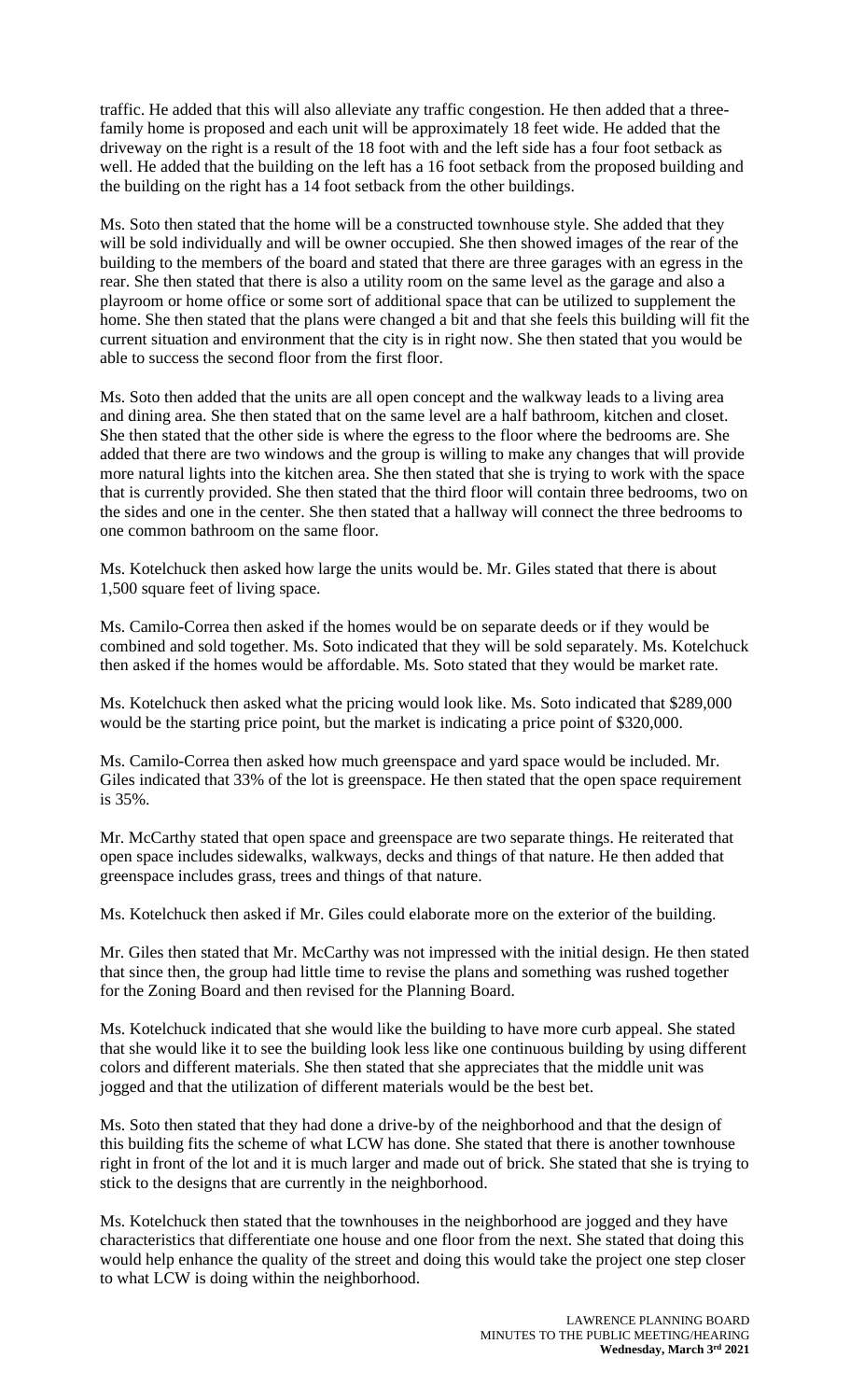Ms. Soto then stated that there are certain aspects of the design that do differentiate the units from one another. Ms. Kotelchuck then stated that doing something to differentiate the units from one another would be a good idea. She added that doing something that makes the units seem smaller may increase the curb appeal.

Ms. Kotelchuck then asked what the city's opinion was on the design.

Mr. McCarthy then stated that the city has had conversations about the proposal in the past and that is why more windows were added and there was differentiating in the siding and the colored trim along the sides. He then stated that coloring the homes with different shades of the same palette may be a good idea as well. He added they could have done a two-family home by right, but that the city wanted the applicant to develop a little more densely and at the same time make a little more of a quality product. He then stated that the building will have landscaping and stairs and things of that nature. He added that it will be up to the applicant as to how they want to maintain the property.

He added that the city does have a landscaping ordinance that is required to be filed. He stated that maybe the applicant can install ornamental trees or things like that.

Mr. Palumbo then asked Mr. McCarthy if the open space is 35% and if the applicant should be held to this standard. He then asked if the applicant should aim to do more than that instead of just have the bare minimum. He then stated that he believes that 35% should be open space and not 33%.

Mr. McCarthy then stated that it is currently 33%, but if the walkways are added in then that could bring the total to 35%. Mr. Palumbo thinks that the city should strive to go above and beyond the bare minimum.

Mr. Armano then stated that at some point the plans will have to go before Mr. Palumbo and they will have to have 35% greenspace. He added that the 35% figure cannot include loading spaces and driveways and things of that nature. She added that the area is tight, but he appreciates the bigger living area. He then stated that he believes that it will be a great amenity to the residents, but that the city does not want anyone to have to rip up driveways to abide by this requirement. He then stated that he would like to see a better calculation before it gets to the building commissioner, but it is not an issue that should hinder the project right now although someone should review the calculations and make sure that they are in compliance.

Mr. McCarthy then stated that the city is in support of the project.

#### *Upon a motion made by Mr. Reynoso and seconded by Ms. Rozzi, the members of the board unanimously decided to open the public hearing.*

Mr. Giles stated that he did a quick calculation and added the walkways to the amount of green space and the total came out to 35.1%.

#### *Upon a motion made by Mr. Reynoso and seconded by Ms. Camilo-Correa, the members of the board voted unanimously to close the public hearing.*

Ms. Camilo-Correa stated that she would like to add that the idea of differentiating the colors between the units is a good idea. She stated that modern buildings look like that and that she would consider approving the petition with any conditions that are deemed necessary.

Ms. Kotelchuck then stated that one condition that she would consider imposing is one that would further the design and make some improvements that will differentiate the units and give them some curb appeal. Ms. Soto then stated that she would be amenable to this.

Ms. Kotelchuck then asked Ms. Soto if she was able to acknowledge that the green space needs to be more that 35% and that if this cannot be done then she would need to give into the city's tree fund or plant trees somewhere else within the city. Ms. Soto acknowledged this.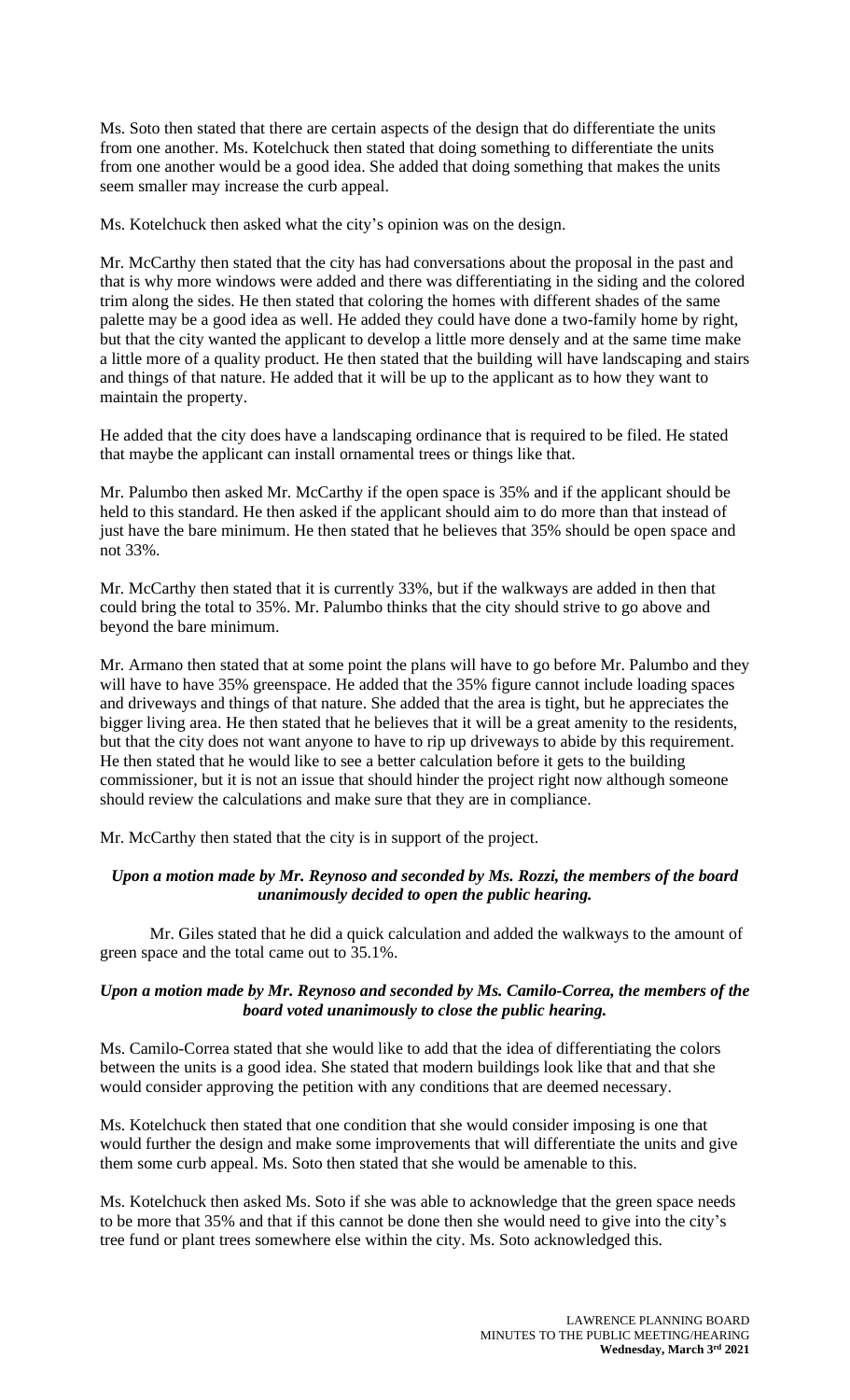Mr. Devers then stated that the building covers 40%, so the green space is more than the 35% requirement.

The following condition was presented to the applicant:

1. Applicant must revise design of the building in a way that will differentiate the units and make them distinguishable from one another.

With no further discussion,

*The members of the board voted and the results are as follows:*

*Tamar Kotelchuck, chair- Yes with the condition Antonio Reynoso- Yes with the condition Brenda Rossi- Yes with the condition Manny Nunez- Yes with the condition Betty Camilo-Correa- Yes with the condition*

*The applicant's petition was unanimously passed with a vote of 5-0.*

*564 Hampshire Street Estrella Vault, LLC*

Present to address the members of the board were Wendy Estrella and Frank Giles.

Mr. Giles stated that the building in question is the old Arlington Club and is a residential style building. He then stated that it has been inhabited as a social club over the years. He then stated that they may have had some sort of wine or liquor license and that the building is an existing building which is currently vacant. He then stated that there is another piece of property is under the same ownership. He then added that this property is across the street and will be used as parking in this proposal for a total of six spots.

Mr. Giles then added that the proposal did pass through the Zoning Board process and it was given zoning relief and that his client is present to renovate the building. He then stated that the entire lot is taken up by the building. He then stated that the building is 40 feet by 80 feet and it is a very large building. He then presented architectural plans to the members of the board. He stated that the building is going to have a nice façade which will be totally renovated.

Mr. Giles then stated that the first floor will have a two-bedroom apartment with a total of 880 square feet and a three-bedroom apartment with 953 square feet. He added that the second floor will have another three-bedroom unit with 1,036 square feet and another three-bedroom with 866 square feet.

Mr. Giles then presented images to the board of what the building currently looks like. She then stated that the building is ugly and has been empty for quite some time due to the pandemic. She then stated that the club was closed down and that is when she became in possession of the building. She added that the plan is to fix the façade and provide a beautiful residential unit which is much needed in the city. She then stated that three-bedroom; two-bathroom units are extremely scarce in Lawrence and are at such a premium. She then stated that there will be parking across the street which is on a separate deed that she also owns. She then stated that there is not much greenspace around the building itself, but the parking lot will have greenspace. She stated that right now the proposed parking lot has a lot of trash and that if passed; the proposed petition would clean up the parking lot and turn it into an area where cars can only park if they are allowed.

Mr. Nunez then asked how many vehicles would fit in the lot. Mr. Giles stated that 12 should be able to fit. He then stated that it depends on the size of the vehicles and that in actuality only 11 vehicles may be able to fit. He then stated that smaller cars may be able to fit even better.

Ms. Giles then stated that only eight spots would need to be required by-right and that what is being proposed is actually more than the minimum requirements.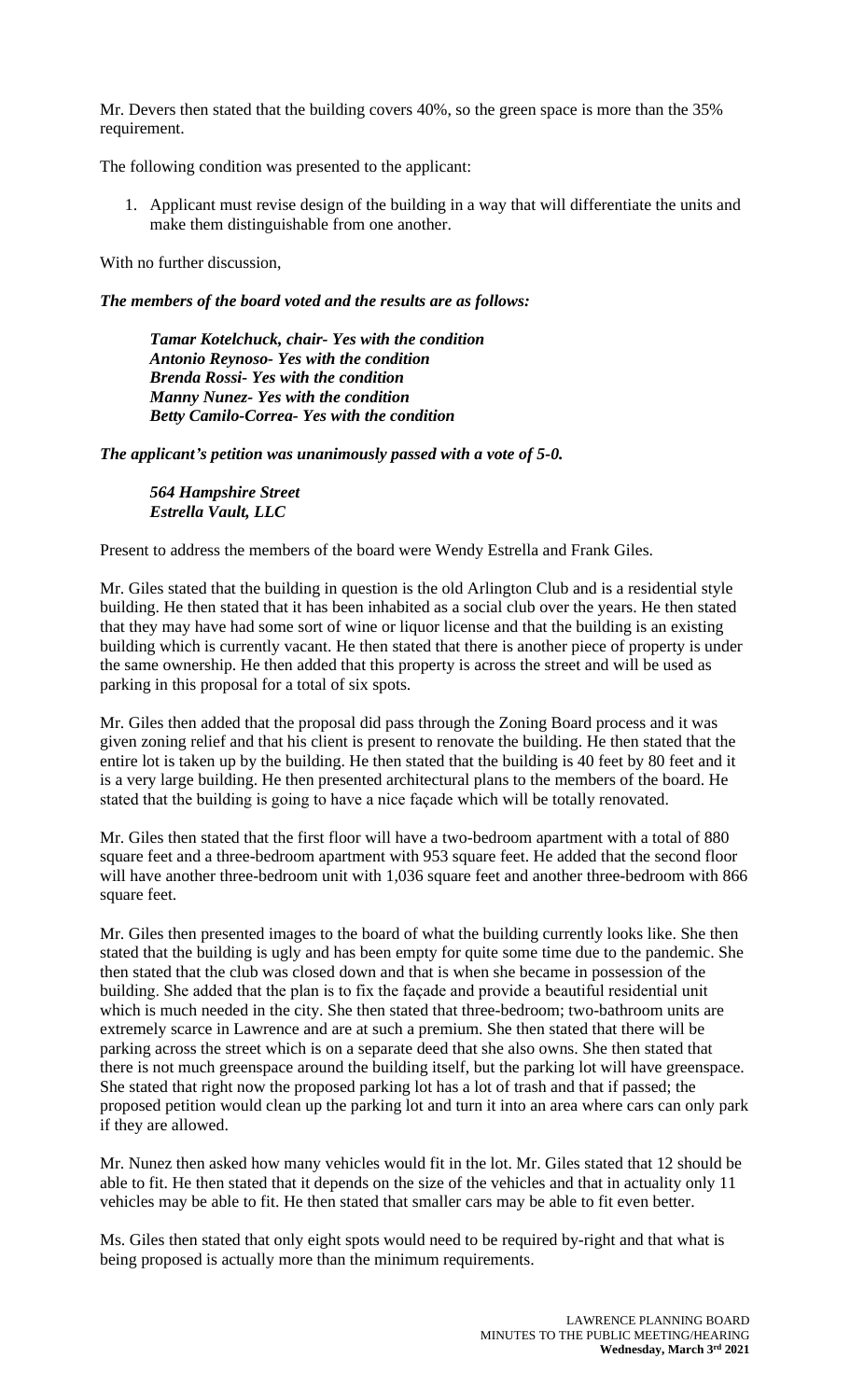Mr. McCarthy then stated that the city is in support of the project. He added that the building is what it is. He then stated that the Estrella's are fortunate that they have satellite parking within a very short distance of the building. He then stated that he was s former member of this social club and that at the time, the building was made as a club, not a residential building. He stated that the upstairs was a function hall with a stage and the downstairs area was a social club and bar area. He then stated that each floor is going to be about 3,000 square feet. He then stated that the units will be within the range of 1,000 square feet and that the city has encouraged the applicant to construct units that are three-bedroom units. He added that this neighborhood is up and coming and that there has been a lot of development in this area. He added that 20 years ago there were about six clubs and bars in this area. He then stated that within the block of this area are mainly residential units.

He then stated that the city has since put millions of dollars into the street and the Howard Playground and Tennis courts. He added that these amenities in close proximity would be a great benefit to helping families with children get established.

Mr. Armano then stated that he also thinks that it is a great project and that it is a great use of a preexisting nonconforming building. He added that this property had been a distressed property for quite some time and that his office is excited that the building is going to be put to good use. He then added that the applicant has been very thoughtful about the project and he appreciates the partnership that they have established with city officials.

Mr. McCarthy then stated that the ZBA had imposed a condition that the two properties in question have to remain together legally so one cannot be pieced off and developed later. Ms. Estrella then stated that she had agreed to merge the two properties together under one deed.

Ms. Kotelchuck then asked if the homes would be condominiums. Ms. Estrella stated that they would not be. She stated that they are just going to be four separate units.

#### *Upon a motion made by Mr. Reynoso and seconded by Ms. Camilo-Correa, the members of the board voted unanimously to open the public meeting.*

#### *Upon a motion made by Mr. Reynoso and seconded by Ms. Rozzi, the members of the board voted unanimously to close the public hearing.*

Ms. Kotelchuck then stated that she believes that it is a good project, but that the three-bedroom units are smaller than the 950 square foot guideline for three-bedrooms. She then stated that the other three-bedroom units are bigger, she then asked if it would be possible to use some of the square footage on the other units to add to this one. Ms. Estrella stated that she would look at this and speak with the architect and see if it would be possible.

She then added that the first floor is oriented weirdly and the division of the units was done as a result of these weird dimensions. Ms. Kotlechuck then stated that it is only 100 square feet less than the requirement which is not a big difference. She then stated that her suggestion would be to rebalance the units.

Mr. McCarthy then stated that part of the problem is the fact that the building is large and existing. He then stated that the existing stairway in the front of the building is also large and this can cause some problems. He then stated that it may be possible to move the stairway. He then stated that the front door opens into a piece of the hallway which is some sort of a common-area that does not necessarily belong to any one unit. He then stated that this may be why 100 square feet is lost in that corner unit. He then pointed out to a section of the plans and stated that it is possible that this area can be converted and dedicated toward the smaller unit.

Ms. Estrella then stated that the staircase is what causes the problem.

Ms. Kotelchuck then stated that it is just one unit and that it is not the "end all be all". She then asked the board members what their suggestions are. Mr. Nunez stated that he would consider approving the proposal. Ms. Rozzi stated that she would also as well as Ms. Camilo-Correa and Mr. Reynoso.

With no further discussion,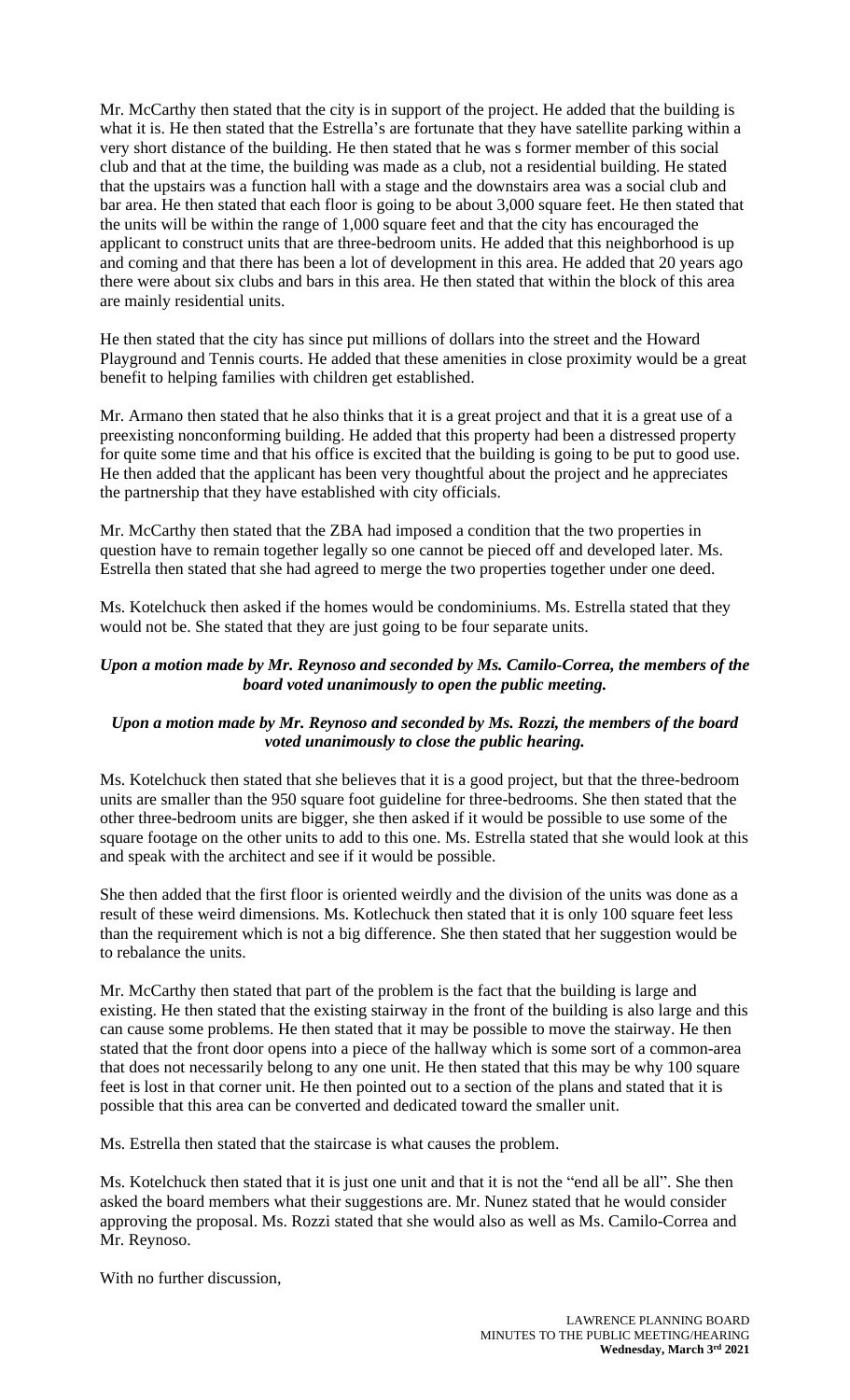*The members of the board voted and the results are as follows:*

*Tamar Kotelchuck, chair- Yes Antonio Reynoso- Yes Brenda Rossi- Yes Manny Nunez- Yes Betty Camilo-Correa- Yes*

*The applicant's petition was unanimously passed with a vote of 5-0.*

*365 Haverhill Street Maxwell and Jesus Trejo*

Present to address the members of the board were Max and Jesus Trejo as well as Frank Giles.

Mr. Giles stated that the Trejo Brother have been undertaking some massive projects throughout the city and that the project had gotten ZBA approval recently. He then stated that they issued a variance for parking and that the parking lot is big enough for 30-33 parking spaces. He then stated that this property has access to an alleyway which will help ease the congestion going to and from the property. He then stated that this area is great for development because of this, but that structural changes need to be made.

Mr. Giles then stated that this lot was once the Lawrence Boxing Club and was once a part of Saint Anne's church. Hs stated that the space is basically a function hall. He then stated that there is a large roof and that the building will be a structural challenge. He then stated that the property is on two lots and that the parking lot itself will be 10,000 square feet and the entire property will be about 16,000 square feet.

Mr. McCarthy presented images to the members of the board and stated that the image he was showing was an aerial view that showed the face of the building.

Mr. Giles then presented the apartment schedule to the members of the board and stated that there would be five apartments on the five two-bedroom apartments on the first floor ranging from 670-908 square feet. He then stated that the second, third, fourth and fifth floors would have five apartments with identical numbers as the first floor and the sixth floor would be retrofitted due to its current layout.

Jesus Trejo then stated that the biggest costs are going to be the ones associated with the elevator. He then stated that the elevator is going to cost the same regardless of the number of units that gets built out. He then stated that the trash is going to be kept inside of the home and trash chutes will be on each floor that will lead to a roll cart that will then be rolled out on trash day.

Mr. McCarthy then stated that the city is very excited about the proposal and that there were some initial concerns regarding the building in the past due to the fact that it has been vacant for more than 20 years now. He then stated that there have been break-ins, flooding and other compromises to the building. He then stated that the building was stripped out by the archdiocese and they did not do the city any favors when they were leaving. He then stated that it is a positive that someone is coming in and trying to save the building.

He then added that the board would be voting on the conversion of the building. He then stated that it is a conversion to a residential building that looks at historic buildings that are too large to become single or two family homes. He stated that this has been done with schools and a couple of other commercial buildings throughout the city.

He added that one of the conditions of a conversion is that the renovations have to take place mainly within the interior of the structure. He added that the purpose is to save and rehabilitate historic buildings. He added that the board had done one before with a carriage house at 167 Prospect Street. He then stated that the choices are to tear the building down or turn it into something and that there are no other options.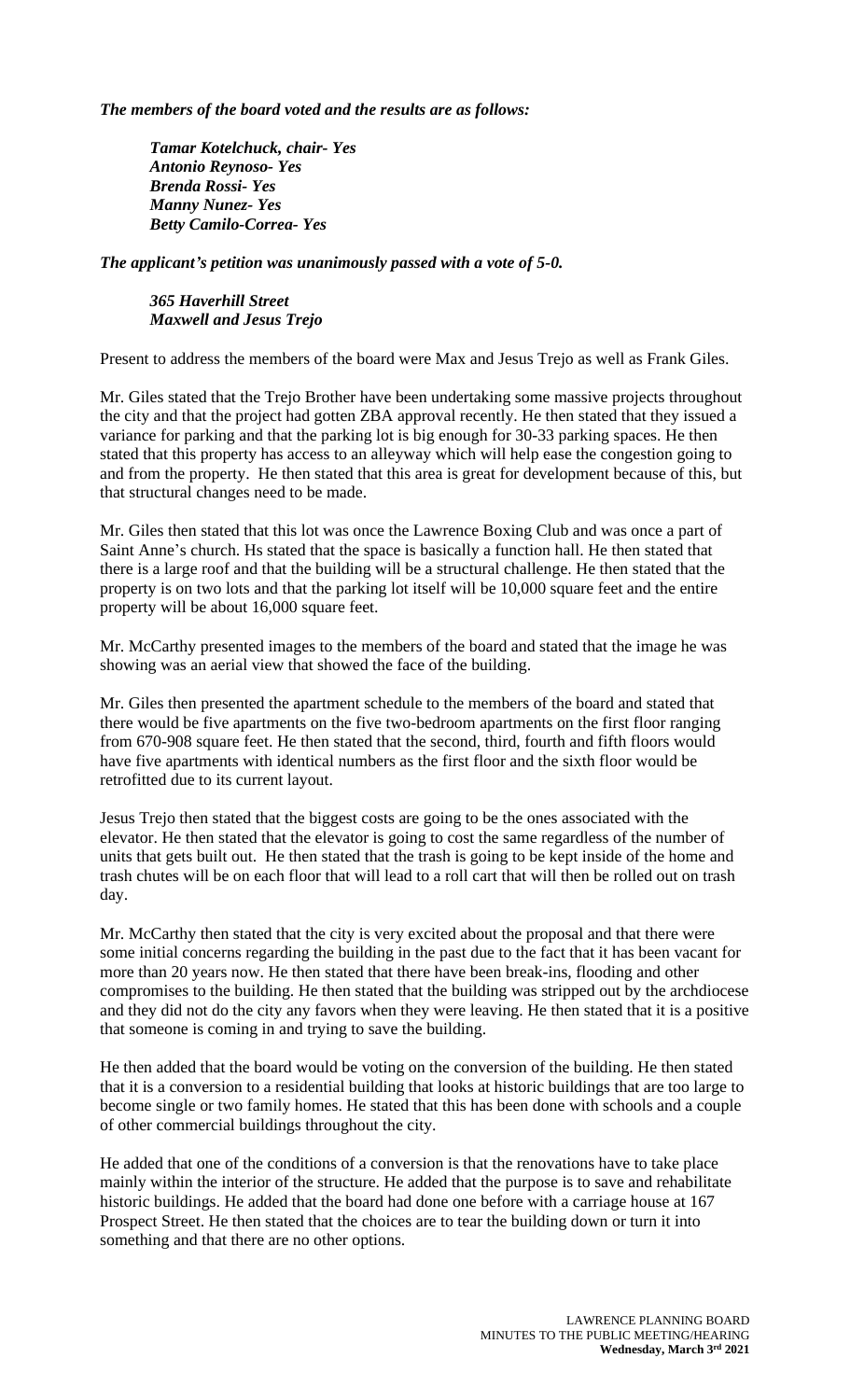He then stated that one of the things that the board has to vote on is the top two floors being built out. He stated that the buildout will go past the pitch of the roof.

Mr. McCarthy then stated that the color of the angles of the roof have to be some sort of slate color. He then stated that the ordinance states that the applicants have to meet nine conditions in order to be accepted for the conversion special permit. He then stated that in this instance the applicants meet all nine except for the exterior work.

He then stated that this area is a rough neighborhood and that it has problems with drugs, homelessness and prostitution and that the building will have lights and motion detectors and the applicants will clean up the alleyway. He then stated that the more legal activity that is brought into the area the more legal activity will be driven out. He then stated that in his opinion, the project is a positive in every way. He then stated that there is one spot for every apartment which is sufficient. He then stated that there are many multi-family homes in the neighborhood that are less than optimal. He stated that overall, the project is an upgrade.

Ms. Kotelchuck then asked if the project went before the ZBA. Mr. McCarthy stated that this is correct and the board got a copy of the variance tonight.

Ms. Kotelchuck then asked if the project would have to go before the historic board. Mr. McCarthy stated that they do not.

Mr. Armano then stated that he would like to echo the sentiments made by Mr. McCarthy. He then stated that he believes that this is a creative restoration of a historical building that is in desperate need of attention. He then stated that both the building and the vacant lot have been major problems within the city. He then stated that homeless people have broken into the building and there have been constant issues with trash as well. He then stated that from the perspective of ISD and the Board of Health, he is happy that this building is getting some much needed attention. He then stated that the developers have done a lot of projects in the past and they keep up with their properties very well. He stated that the city needs more developers like them who will step-up and develop neighborhoods that need to be fixed.

Mr. Armano then stated that he would like to address some quality of life issues that he has seen within the city recently. He stated that residents need to have more amenities available to them. He then stated that he understands that there are some financial challenges when it comes to the restoration of the building and he is mindful of that, but he would like to see laundry areas in each unit, greenspace and gym/recreation rooms. He stated that this is the direction that the city is heading in and these types of changes would be meaningful to everyone.

Mr. Trejo stated that he would be willing to put a laundry area in each unit as well as a gym, but in this building there is just no room to do so.

Jesus Trejo then stated that he and his brother could try and come up with a way to incorporate more greenspace.

Mr. McCarthy then stated that it is possible that something can be put on the roof.

Mr. Armano then stated that other projects throughout the city have contemplated greenspace on the roof top. He then added that this would be awesome in this neighborhood and that he is grateful that the Trejo brothers have the bravery to take this kind of project on. He then stated that it pays to be creative and it might mean losing a unit in order to create more greenspace and asked if there was any way possible in order to do this.

Ms. Kotelchuck then stated that the city has a landscape ordinance where developers can invest into a tree fund or plant trees in other parts of the city.

Mr. Trejo stated that he is aware of this. Ms. Kotelchuck then stated that it may be possible to do a combination of both and that it would be great to have landscaping on-site and off-site as well.

Mr. Reynoso then asked Mr. Trejo what the lighting would look like in the parking lot. He stated that bright lights should be used because the area is not a very good area. He then stated that the area is very hectic.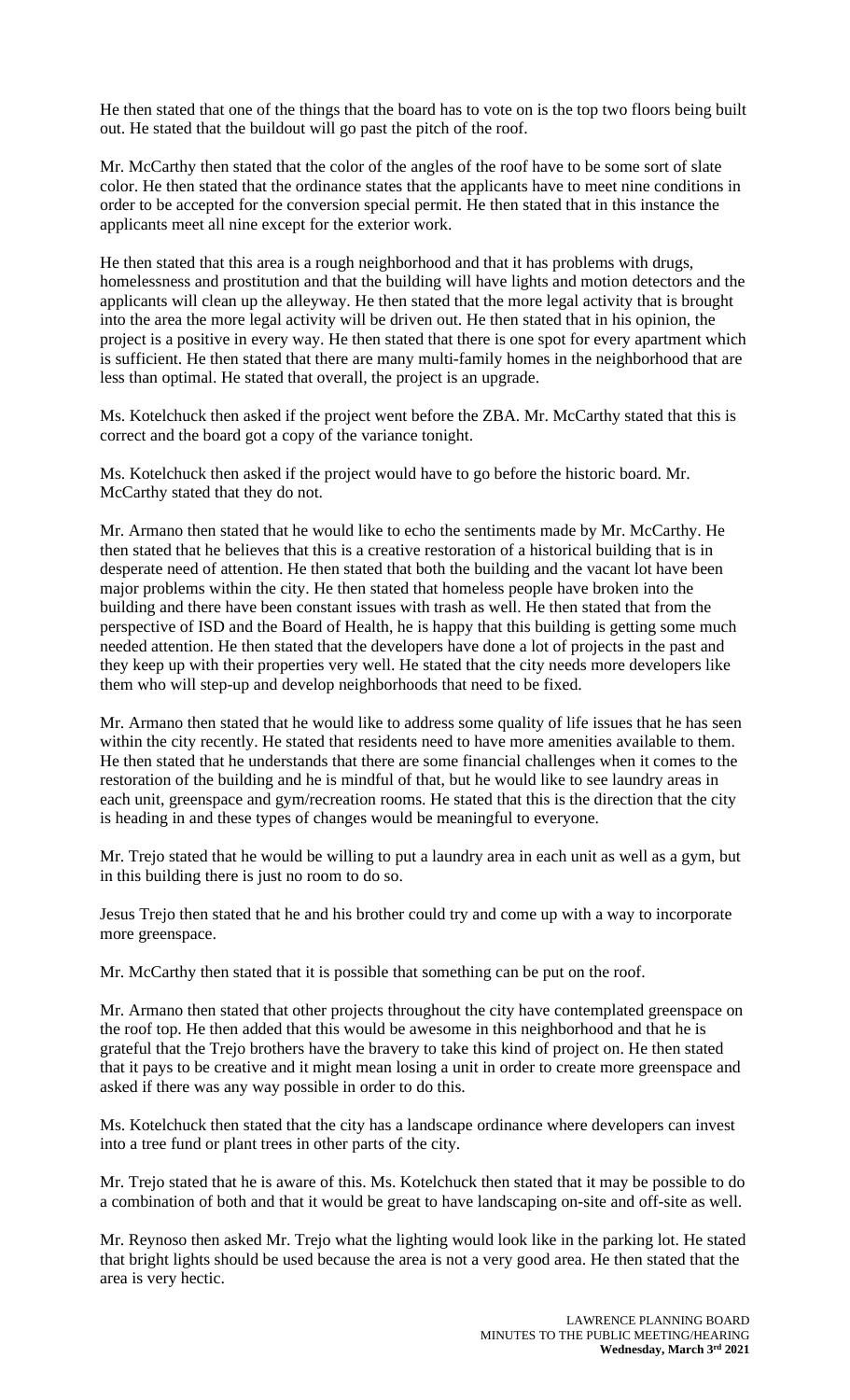Mr. Giles then stated that the outside can be fitted with downward facing pole lights that will shine directly onto the surface. He then stated that directional lighting and shading will be used on the corner of the lots as well.

He then stated that in the middle of the lot there will be six panels with directional lighting on them and the lights on the façade of the building will be equipped with motion sensors. He then stated that he would be willing to make that into a condition as well. He then stated that the advantage to directional lighting is the fact that you can shine light in one direction while not blinding others.

Mr. McCarthy then stated that the city did meet in regards to the property and the applicant did make a promise that they would work in conjunction with the police department to ensure that the property is as safe as possible. He then stated that it seems that the applicants would also be willing to make this into a condition.

Ms. Kotelchuck then stated that she has some questions regarding the unit sizes. She stated that 670 square feet is about 200 feet less than what she likes to see for a two-bedroom unit. She stated that the members of the board usually like to see two-bedroom units be about 800 square feet. She asked if there as anything that can be done. She then stated that she would not mind taking a 670 foot unit and turning it into a one-bedroom unit.

Max Trejo stated that there is no way that the building can be made any bigger. He then stated that he does not know where the location of the unit is and does not know if the location would be suitable to making it any bigger.

Ms. Kotelchuck then stated that the mentioned unit is actually 650 square feet; she stated that she is concerns because this is quite small for a two-bedroom unit. She then asked if the applicant could elaborate on why they think a unit that small would be suitable for a family. Mr. Trejo then stated that although the number is small on paper, the layout of the unit can make it seems bigger than it actually is. He then stated that the units will be open concept and the square footage will be maximized in every way possible. He then stated that the building is essentially a box and there will not be much wasted space.

Mr. Nunez then stated that he feels that these units should be one-bedroom units. Mr. Reynoso agreed and stated that he does not think that 670 square feet is enough.

Jesus Trejo stated that one concern is this building in relation to others. He then stated that there are many boarding houses in the neighborhood and he does not want this building to turn into rooming houses which it might if the units are turned into one-bedroom units. He then stated that multiple bedroom units would attract long-term tenants and families instead of the more shortterm renters that a one-bedroom unit would attract.

Mr. Nunez then stated that realistically a family may not be able to fit in these three-bedroom units because of the size. He then stated that realistically the developers can make these units sizable four bedroom units that will be comfortable and charge \$1,800-\$2,000 rent and still make just as much for these units as for the three-family units.

Mr. Trejo then stated that the problem that he has experienced within the city is this then becomes shared housing. Max Trejo then stated that the pricing of the apartments will be changed based on the square footage of the unit. He stated that this layout would be more affordable for an individual or couple that has no children and has visitors from time to time. He then stated that it is more comfortable than a one-bedroom, he added that it would be useful for when people come and visit. Mr. Reynoso then stated that what the Trejo brothers are stating is valid, but it does not address the issue that the units are still small.

Ms. Kotelchuck then stated that what the board has to decide is whether or not they should require that the unit be a small two-bedroom unit or a one-bedroom unit. She then stated that she is open to suggestions from the board members.

Mr. Armano then stated that the city has had these conversations before many times. He stated that there are great arguments on both sides. He then stated that he wanted to me mindful of the Covid-19 argument and how it brought light to how important it is to have some space, privacy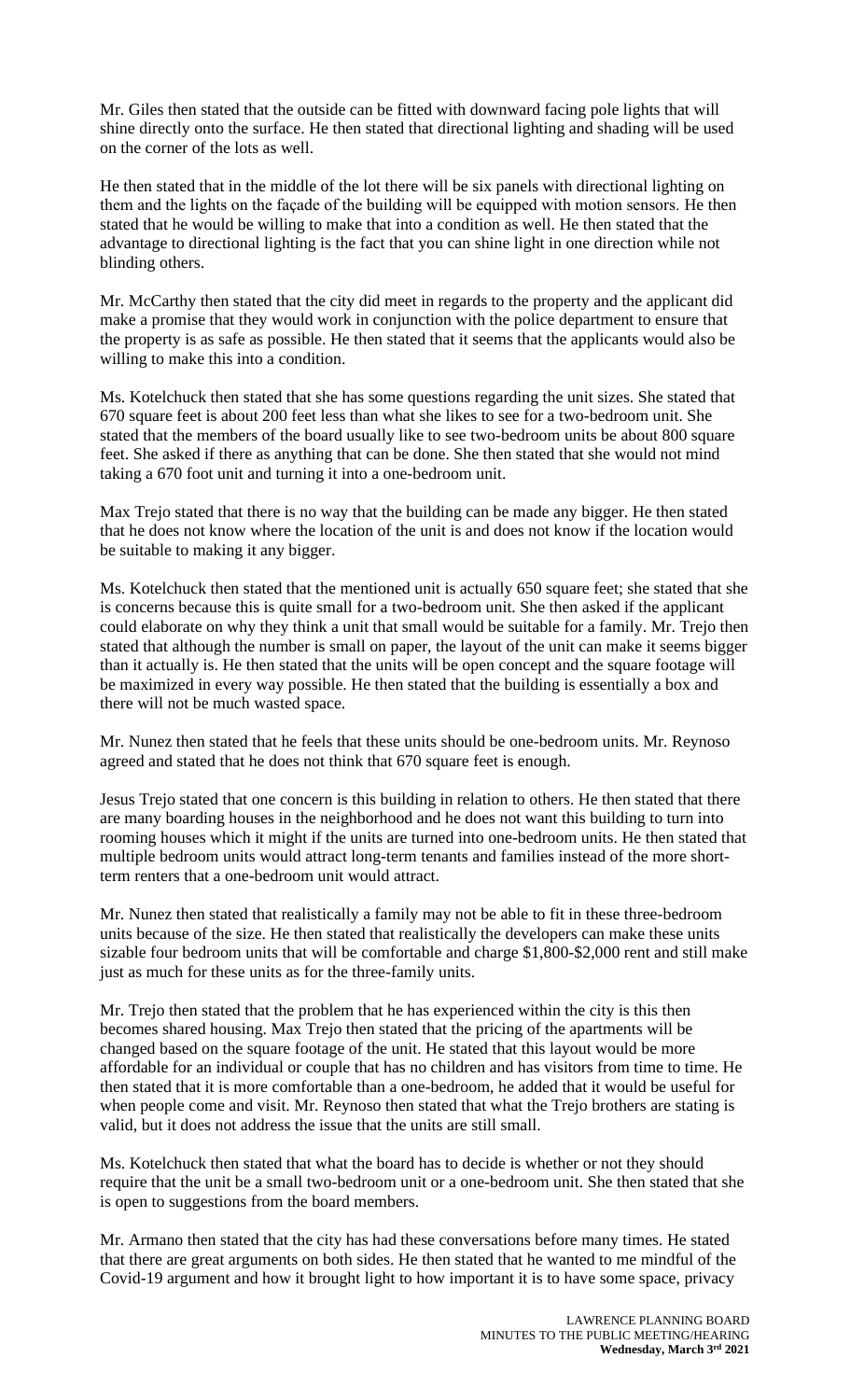and dignity. He then stated that many families within the city just jam into a one-bedroom unit. He added that these things do happen within the city and nothing will change that. He then stated that his department has visited apartment buildings where a mother and one or two children are crammed into one-bedroom. He stated that the city does not want this and he and several other city officials have made it an effort to advocate for more space. He stated that the applicants were open-minded to this and have actually made some adjustments to the building that they are constructing on Common Street.

He then stated that he is in support of three and four bedroom units and larger units within the city, but he is fearful that proposing a one-bedroom for the sake of having a one-bedroom is a bad idea. He then stated that if the board deems it acceptable, the city would have to find some sort of way to make the smaller units work.

Ms. Kotelchuck then stated that the occupancy of a single bedroom unit becomes more problematic as the number of occupants increases and the city cannot know who will end up in these units. She then stated that she will remain open to whatever the board members propose.

Ms. Camilo-Correa then stated that she seems a lot of high rents and the renters cannot afford it. She then stated that the layout is good and the proposed 670 square feet is not as good as it sounds. She then stated that a two-bedroom unit is a lot more rentable than a one-bedroom unit.

Mr. Soto then stated that this project is in a challenging neighborhood. He then stated that this project would do a great job improving the neighborhood. He then stated that in economic terms, the margins are extremely tight. He then stated that the cost of the units is going to be the same whether or not there are 10 units or 40 units. He then stated that the city supports projects like this that will improve troubled neighborhoods and act as a catalyst to promote quality of life improvements within the city as a whole. He then stated that his hope is that the owner of the property across the street would do the same down the line.

Mr. Nunez then asked if this was going to be affordable housing. Max Trejo stated that it will not be.

Ms. Kotelchuck then asked how much the rent would be for a small three-bedroom unit. The Trejo brothers stated it would be around \$1,350.

Mr. Moreno then asked how large the bedrooms would be. Ms. Kotelchuck then stated that smallest one is 10 feet by 11 feet. She then asked Mr. Armano if 10 feet by 10 feet the smallest a bedroom can be by code was. Mr. Armano then stated that the code for habitability is very small, about 150 square feet for an entire unit. He then stated that 10x10 is a decent sized unit. He stated that the length of the living area has a different perception. He then stated that this is the basis of his comments, he added that this works in this instance.

Mr. Nunez then asked if it was possible to have some of these units be affordable. Jesus Trejo then stated that there is an issue in this neighborhood and Lawrence as a whole there are twobedroom units that are going for \$1,600 and the neighborhood in question is not a high-end neighborhood. He then stated that as a result of the property not being in a top-end neighborhood, the property will not warrant top-end rents. He then stated that a two-bedroom apartment under affordable-housing is \$1,600. He stated that right now, the project would not be able to get this on market rate. He then stated that labeling the project as affordable housing would be extra work and the project would have to work for the state and this would be rent that the project would not like to get in that area.

#### *Upon a motion made by Mr. Reynoso and seconded by Ms. Camilo-Correa, the members of the board voted unanimously to open the public hearing.*

Mr. Devers then stated that 70 square feet is the minimum for a room.

Ms. Kotelchuck then stated that she is one of the people who have been focused on unit sizes. She then stated that she does not want the minimum unit size going forward. She stated that no one wants that and the unit sizes that the state imposes for subsidized housing is the average size and the unit sizes are neither small nor large. She then read off the unit sizes in the state guidelines.